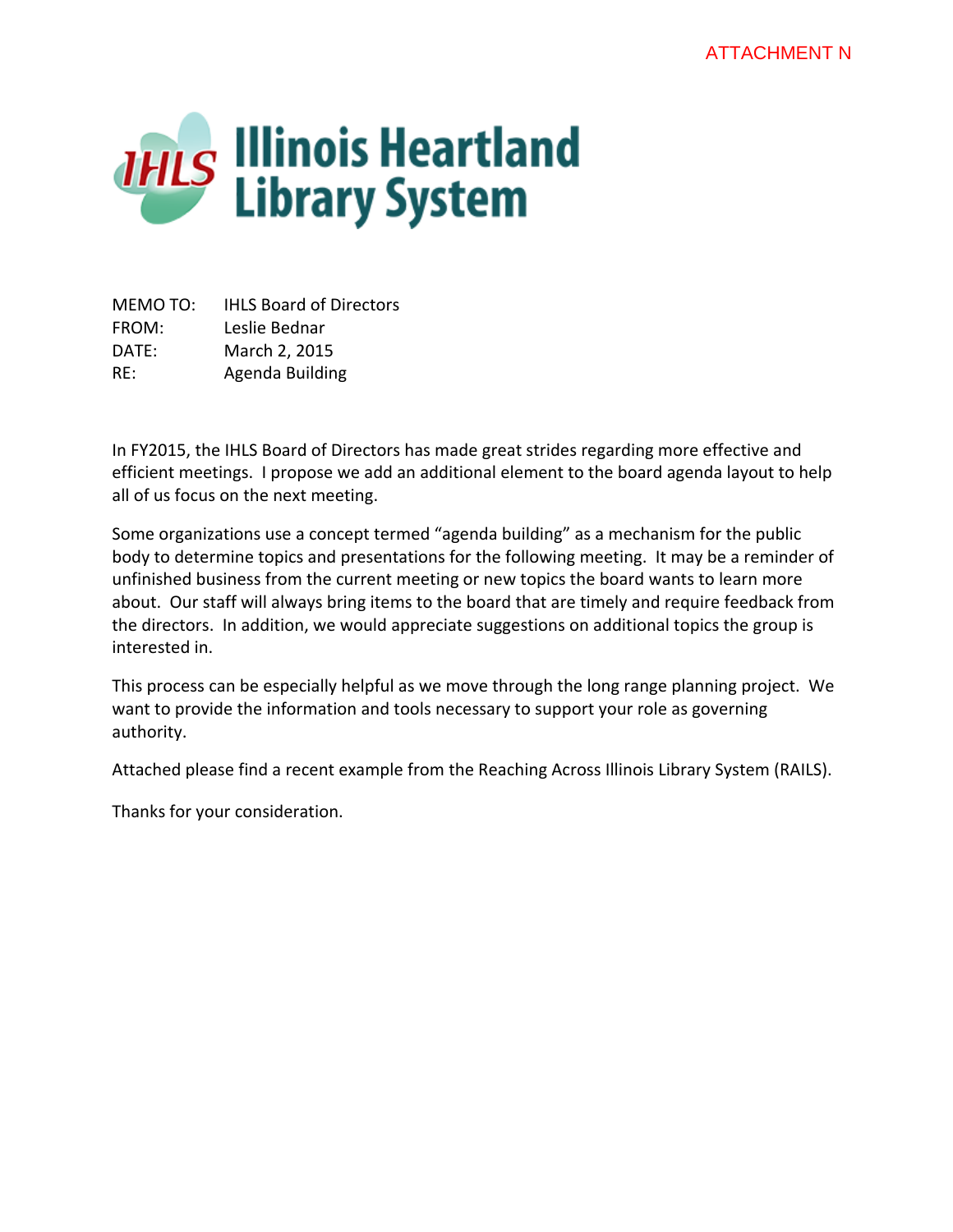## **REACHING ACROSS ILLINOIS LIBRARY SYSTEM BOARD MEETING**

Friday, February 27, 2015│1:00 PM Burr Ridge Service Center| 125 Tower Drive Burr Ridge, IL 60527 Tel: (630) 734-5000

Call in information: 1-800-747-5150 access code: 7345000

## **REVISED AGENDA**

- 1. WELCOME AND INTRODUCTIONS Bill Coffee, President
- 2. ROLL CALL OF RAILS BOARD OF DIRECTORS MEMBERS John Sayers, Secretary
- 3. RECOGNITION OF GUESTS AND ANNOUNCEMENTS Bill Coffee
- 4. PUBLIC COMMENTS Bill Coffee

| 4.1.1 RAILS - Bolingbrook | 4.1.5 RAILS - Rockford       |
|---------------------------|------------------------------|
| 4.1.2 RAILS - Burr Ridge  | 4.1.6 RAILS - Wheeling       |
| 4.1.3 RAILS - Coal Valley | 4.1.7 Illinois State Library |
| 4.1.4 RAILS - East Peoria |                              |

- 5. ADOPTION OF THE AGENDA Bill Coffee
- 6. APPROVAL OF RAILS BOARD MINUTES, FINANCIAL REPORTS AND EXPENDITURES 6.1 RAILS Board Minutes of January 23, 2015 Regular Meeting 6.2 RAILS Financial Report – Jim Kregor 6.3 Approval of Expenditures – January, 2015 – Jim Kregor
- 7. REPORTS
	- 7.1 Reports from the RAILS President Bill Coffee
	- 7.2 RAILS Board Committee Reports-Committee Chairs
		- 7.2.1 Consortia Committee John Sayers
		- 7.2.2 Consortia Futures Committee Kate Hall
		- 7.2.3 Delivery Committee Kate Hall
		- 7.2.4 Executive Committee Bill Coffee
		- 7.2.5 Operations Committee –Ben Schapiro
		- 7.2.6 Policy Committee Mary Jo Matousek
		- 7.2.7 System Membership Standards Committee-Kathy Parker
	- 7.3 RAILS Reports
		- 7.3.1 Executive Director Report Dee Brennan
		- 7.3.2 RAILS Service and Operations Report